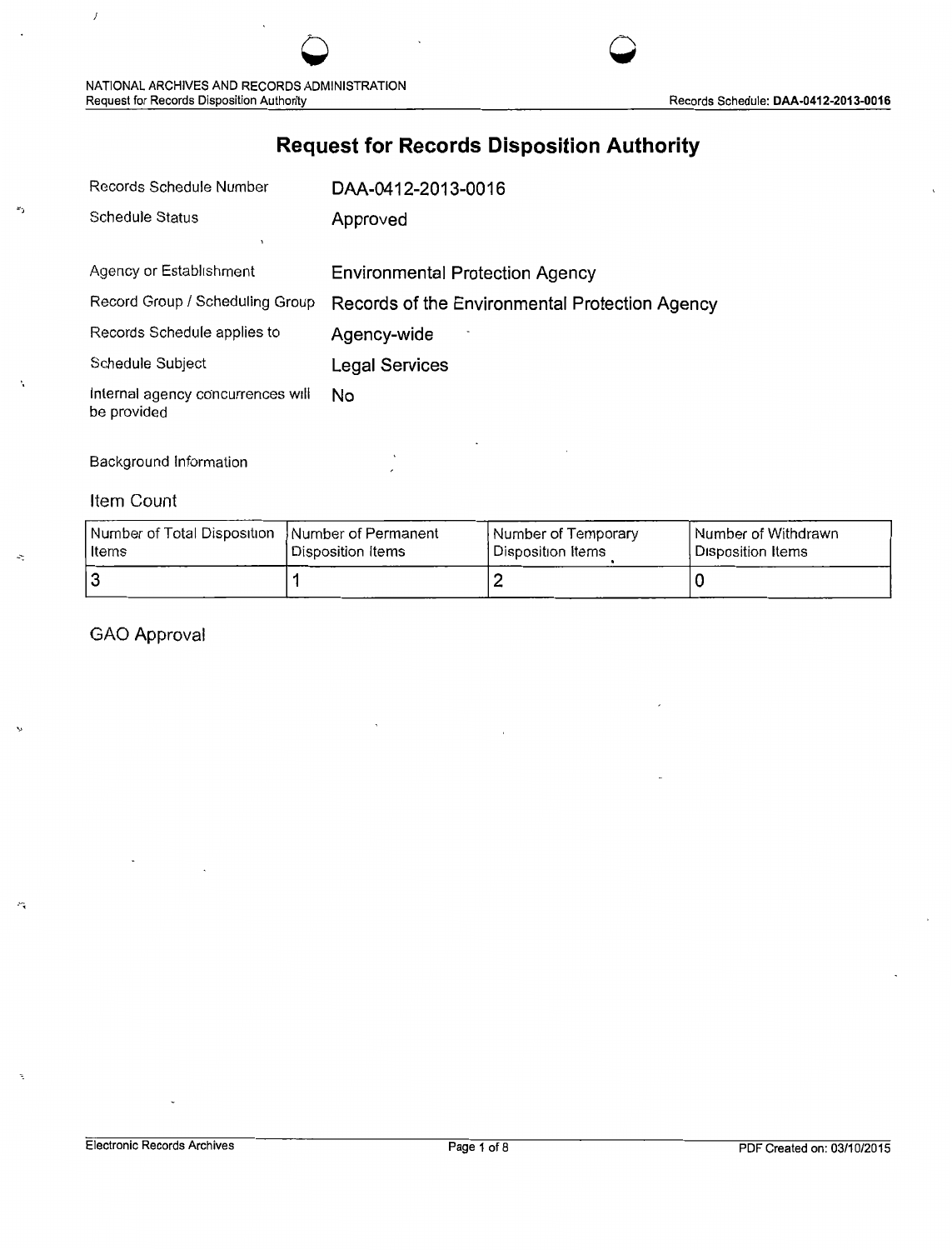# Outline of Records Schedule Items for DM-0412-2013-0016

| Sequence Number |                                                                                                          |
|-----------------|----------------------------------------------------------------------------------------------------------|
| 1               | <b>Legal Services</b>                                                                                    |
| 1.1             | Historically significant legal services records<br>Disposition Authority Number: DAA-0412-2013-0016-0001 |
| 1.2             | Other legal services records<br>Disposition Authority Number: DAA-0412-2013-0016-0002                    |
| 1.3             | ADR confidential case records<br>Disposition Authority Number: DAA-0412-2013-0016-0003                   |

..

 $\sim$ 

ä,

 $\epsilon_{\rm E}$ 

 $\mathbf{q}_j$ 

 $\mathcal{L}_1$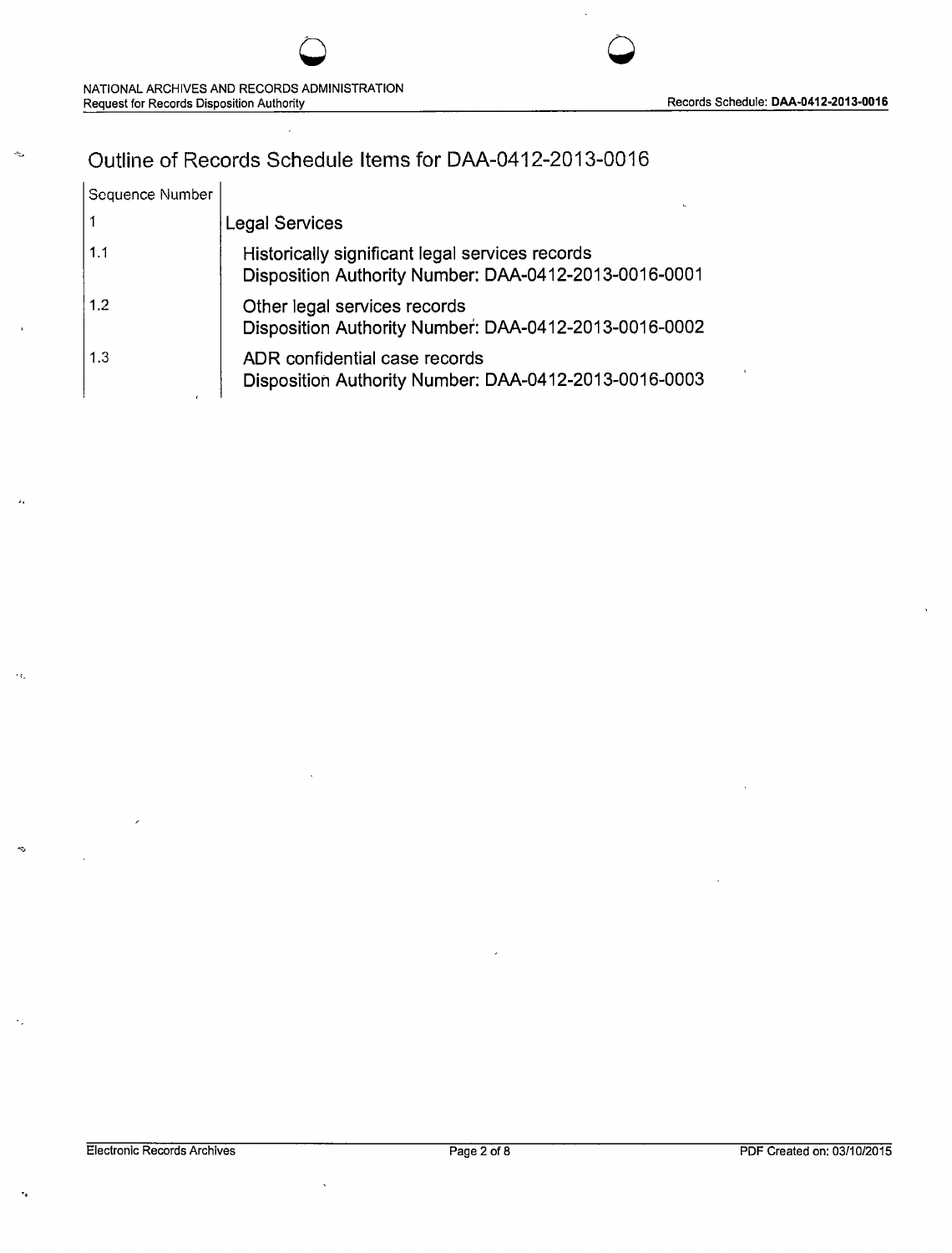## Records Schedule Items

 $\sim$ 

 $\mathcal{Z}$ 

 $\tilde{\mathcal{A}}_s$ 

 $\mathfrak{p}_1$ 

|    | Sequence Number |                                                                                                                                     |                                                                                                                                                                          |                                                                                                                                                                                                        |  |
|----|-----------------|-------------------------------------------------------------------------------------------------------------------------------------|--------------------------------------------------------------------------------------------------------------------------------------------------------------------------|--------------------------------------------------------------------------------------------------------------------------------------------------------------------------------------------------------|--|
|    |                 | <b>Legal Services</b>                                                                                                               |                                                                                                                                                                          |                                                                                                                                                                                                        |  |
|    | 1.1             | Historically significant legal services records                                                                                     |                                                                                                                                                                          |                                                                                                                                                                                                        |  |
|    |                 | <b>Disposition Authority Number</b>                                                                                                 |                                                                                                                                                                          | DAA-0412-2013-0016-0001                                                                                                                                                                                |  |
|    |                 |                                                                                                                                     | Includes: legal interpretations and opinions related to the intent and application of<br>environmental laws and regulations, excluding the background material (item b). |                                                                                                                                                                                                        |  |
|    |                 | Final Disposition                                                                                                                   | Permanent                                                                                                                                                                |                                                                                                                                                                                                        |  |
|    |                 | Item Status                                                                                                                         | Active                                                                                                                                                                   |                                                                                                                                                                                                        |  |
|    |                 | Is this item media neutral?                                                                                                         | Yes                                                                                                                                                                      |                                                                                                                                                                                                        |  |
|    |                 | Do any of the records covered<br>by this item currently exist in<br>electronic format(s) other than e-<br>mail and word processing? | Yes                                                                                                                                                                      |                                                                                                                                                                                                        |  |
|    |                 | Do any of the records covered<br>by this item exist as structured<br>electronic data?                                               | Yes                                                                                                                                                                      |                                                                                                                                                                                                        |  |
|    |                 | Manual Citation                                                                                                                     |                                                                                                                                                                          | <b>Manual Title</b>                                                                                                                                                                                    |  |
|    |                 | EPA 1025 item a                                                                                                                     |                                                                                                                                                                          |                                                                                                                                                                                                        |  |
|    |                 | GRS or Superseded Authority<br>Citation                                                                                             | N1-412-07-53/3a(1)<br>N1-412-07-53/3a(2)                                                                                                                                 |                                                                                                                                                                                                        |  |
|    |                 | Disposition Instruction                                                                                                             |                                                                                                                                                                          |                                                                                                                                                                                                        |  |
| ۰. |                 | Cutoff Instruction                                                                                                                  | an act or regulation.                                                                                                                                                    | Close upon the expiration, amendment, or revision of                                                                                                                                                   |  |
|    |                 | for Accessioning                                                                                                                    | closure.                                                                                                                                                                 | Transfer to the National Archives  Transfer electronic records to the National Archives<br>5 years after file closure. Transfer non-electronic<br>records to the National Archives 15 years after file |  |
|    |                 | Additional Information                                                                                                              |                                                                                                                                                                          |                                                                                                                                                                                                        |  |
|    |                 | What will be the date span of the<br>initial transfer of records to the<br>National Archives?                                       | Unknown                                                                                                                                                                  | Transfer of these records is ongoing.                                                                                                                                                                  |  |
|    |                 | How frequently will your agency<br>transfer these records to the<br>National Archives?                                              | Unknown                                                                                                                                                                  | Transfer of these records is ongoing.                                                                                                                                                                  |  |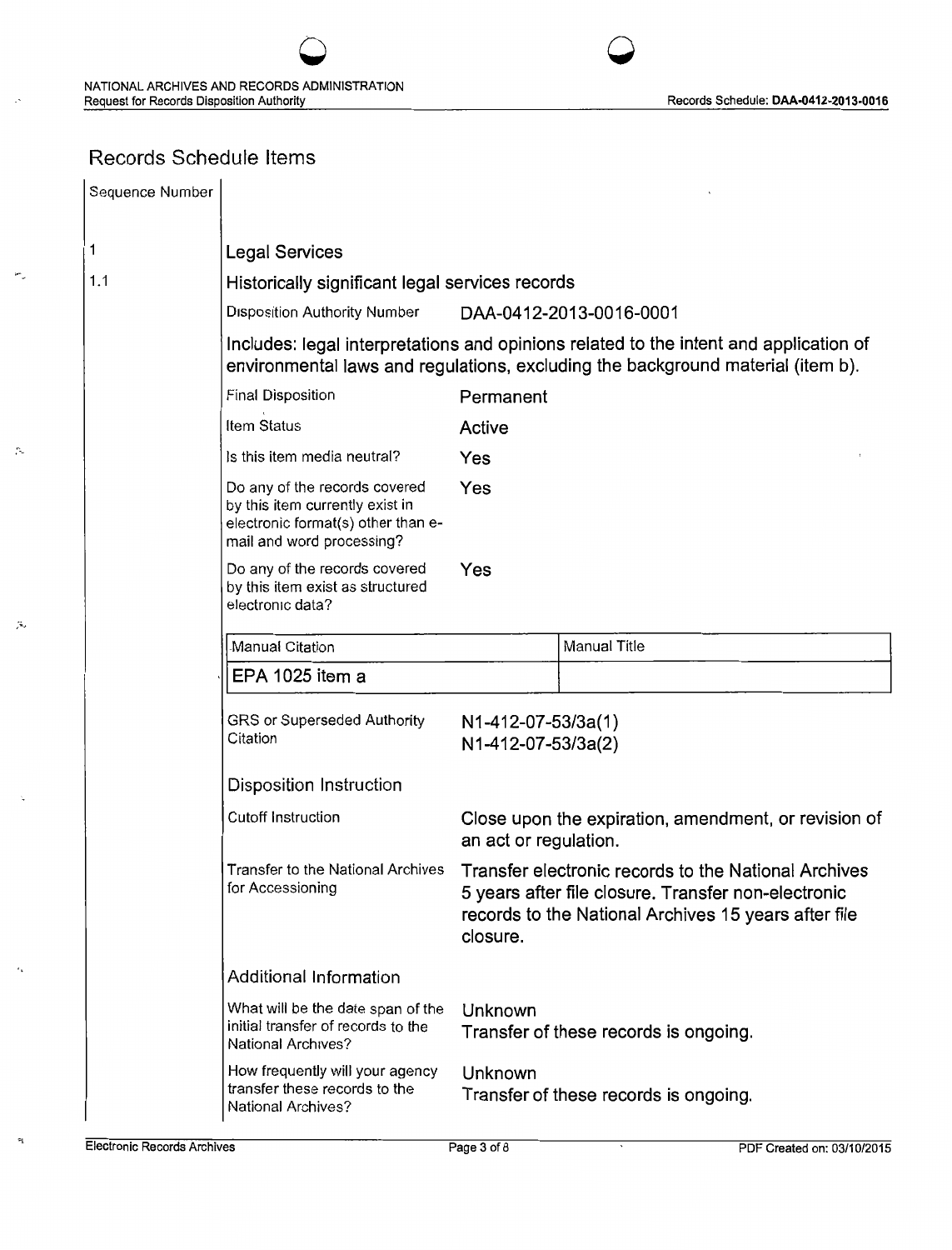# NATIONAL ARCHIVES AND RECORDS ADMINISTRATION<br>Request for Records Disposition Authority

### Records Schedule: DAA-0412-2013-0016

### 1.2 Other legal services records

'<sup>\*</sup> 0 0 0 0

### Disposition Authority Number DAA-0412-2013-0016-0002

Includes, but is not limited to: background material for legal interpretation and opinions related to the intent and application of environmental laws and regulations; Board of Contract Appeals cases, consisting of copies of the appeal filed with the Department of Interior Board of Contract Appeals, written memoranda of legal arguments (if any filed), relevant documents relating to disputed contractual issues, contracting officer's final decision, briefs, motions, and pleadings; environmental alternative dispute resolution (ADR) program case files held by ADR program staff or other EPA employees serving as a neutral third party related to the use of ADR in matters affecting public health and the environment that involve parties outside of the Agency such as regulatory matters, permits, remediation of Superfund sites, closure of treatment, storage and delivery facilities, National Environmental Policy Act (NEPA) decisions, controversies stemming from Environmental Justice concerns, and other matters of importance to EPA and other parties; EPA personnel law files consisting of records related to discrimination, labor relations, adverse employee actions and labor standards appeals or complaints; Government Accountability Office (GAO) contract bid protest cases consisting of copies of contract protests filed with the GAO, written memoranda of legal arguments (if any filed), statement of EPA contracting officer, relevant documents related to the protest, contract award or other contracting actions, the protest file, the Agency reports, and related records; general legal records, including records related to such matters as contracts, appropriations, real property, claims files consisting of records related to considerations and settlement of claims by and against the U.S. such as tort claims, employees' claims, waivers of claims, claim collection actions, and similar records; information law and intellectual property records, including patents, copyrights, data rights and interpretations under contracts, grants, and cooperative agreements awarded by EPA, records involving EPA's rights to' use patented inventions and copyrighted material, licensing of EPA inventions, disclosures of inventions made under grants, contracts, and by EPA employees, lists and copies of issued EPA-owned U.S. patents; and litigation involving EPA and documenting the nature, course, and outcome of defensive litigation involving EPA and related to EPA's environmental laws and regulations, matters outside of EPA's specific environmental regulatory statutes (e.g., Freedom of Information Act, Endangered Species Act, contracts, personnel, federal tort claims, etc.), as well as cases where the government .<br>brings suit on a matter outside of EPA's regulatory area (e.g., someone owes the government money), including court pleadings and orders, opinions, depositions, interrogatories, transcripts, affidavits, exhibits, documents related to discovery and evidence, and other records relied on to make the case. Excludes: confidential ADR case files (item c), records related to an EPA action that uses ADR held by EPA staff other than Agency employees serving as an ADR neutral, and ADR records for matters involving citizen complaints and employee relations.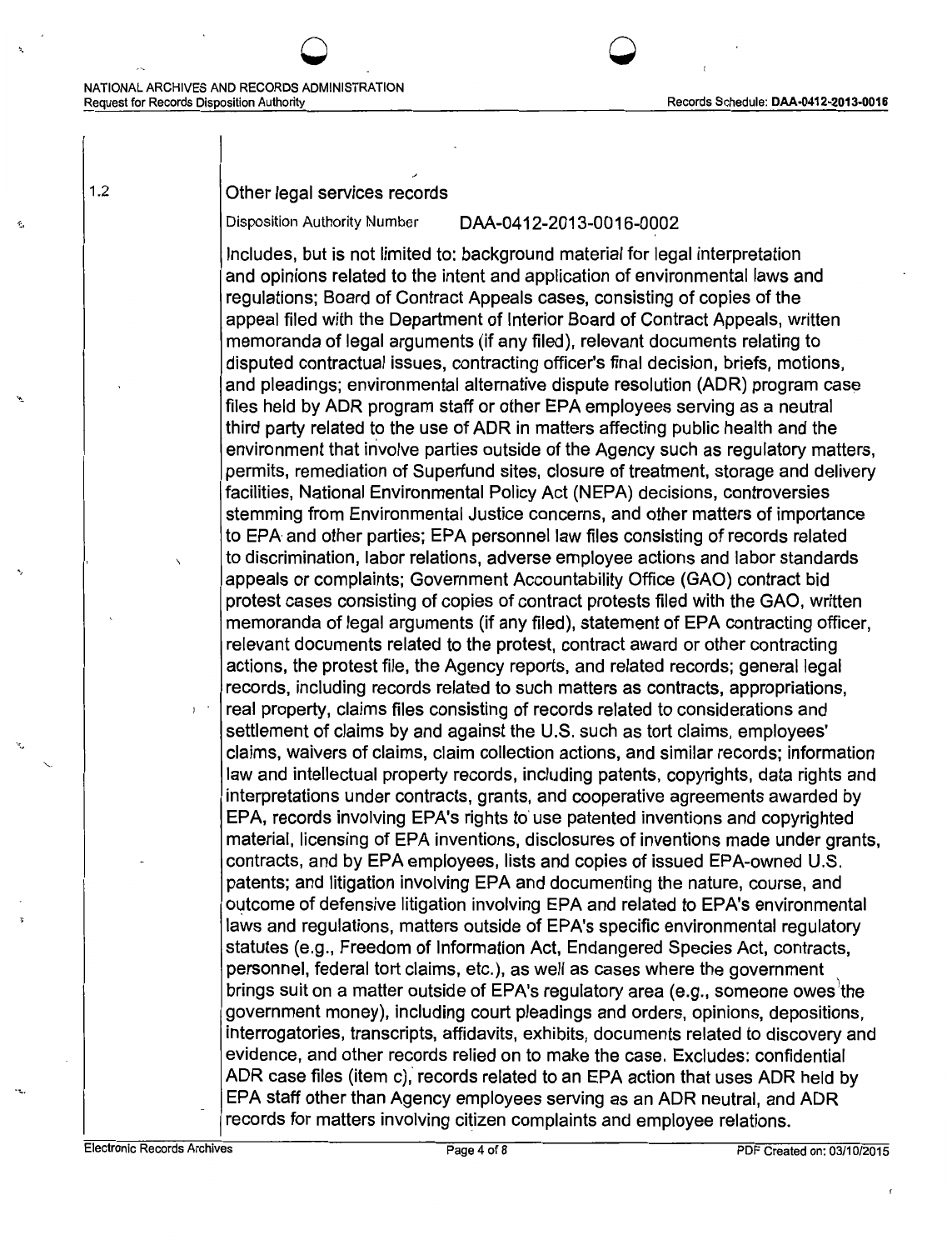

| <b>Final Disposition</b>                                                                                                            | Temporary                                                                                                                                                                               |                                                                                           |
|-------------------------------------------------------------------------------------------------------------------------------------|-----------------------------------------------------------------------------------------------------------------------------------------------------------------------------------------|-------------------------------------------------------------------------------------------|
| Item Status                                                                                                                         | Active                                                                                                                                                                                  |                                                                                           |
| Is this item media neutral?                                                                                                         | Yes                                                                                                                                                                                     |                                                                                           |
| Do any of the records covered<br>by this item currently exist in<br>electronic format(s) other than e-<br>mail and word processing? | Yes                                                                                                                                                                                     |                                                                                           |
| Do any of the records covered<br>by this item exist as structured<br>electronic data?                                               | Yes                                                                                                                                                                                     |                                                                                           |
| Manual Citation                                                                                                                     |                                                                                                                                                                                         | Manual Title                                                                              |
| EPA 1025 item b                                                                                                                     |                                                                                                                                                                                         |                                                                                           |
| GRS or Superseded Authority<br>Citation                                                                                             | N1-412-07-53/1a<br>N1-412-07-53/2a<br>N1-412-07-53/3b<br>N1-412-07-53/4a<br>N1-412-07-53/6a<br>N1-412-07-53/6b<br>N1-412-07-53/7a<br>N1-412-07-53/7b<br>N1-412-07-53/7c<br>N1-412-10-2a |                                                                                           |
| Disposition Instruction                                                                                                             |                                                                                                                                                                                         |                                                                                           |
| <b>Cutoff Instruction</b>                                                                                                           |                                                                                                                                                                                         | Close upon final action, decision or resolution, or<br>completion of the case or program. |
| <b>Retention Period</b>                                                                                                             | Destroy 10 year(s) after file closure.                                                                                                                                                  |                                                                                           |
| Additional Information                                                                                                              |                                                                                                                                                                                         |                                                                                           |
| GAO Approval                                                                                                                        | <b>Not Required</b>                                                                                                                                                                     |                                                                                           |
| ADR confidential case records                                                                                                       |                                                                                                                                                                                         |                                                                                           |
| Disposition Authority Number                                                                                                        | DAA-0412-2013-0016-0003                                                                                                                                                                 |                                                                                           |
| Final Disposition                                                                                                                   | Temporary                                                                                                                                                                               |                                                                                           |
| Item Status                                                                                                                         | Active                                                                                                                                                                                  |                                                                                           |
| Is this item media neutral?                                                                                                         | Yes                                                                                                                                                                                     |                                                                                           |
| Do any of the records covered<br>by this item currently exist in<br>electronic format(s) other than e-<br>mail and word processing? | Yes                                                                                                                                                                                     |                                                                                           |

-·

 $\mathbf{r}_i$ 

 $\sim$   $\,$ 

1.3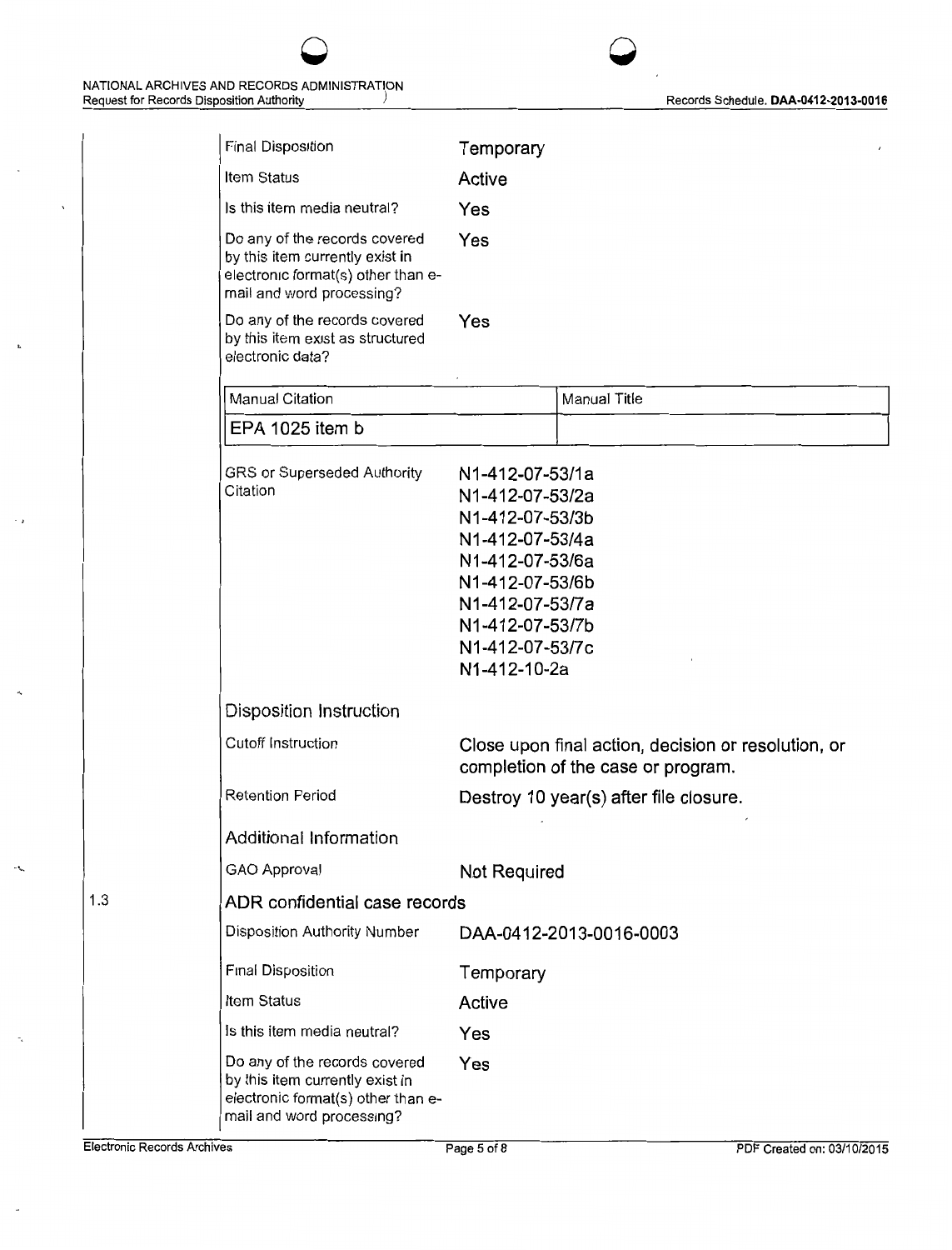Ą.

 $\Delta_{\rm d}$ 

 $\mathcal{L}_{\mathbf{q}}^{\perp}$ 



| Do any of the records covered<br>by this item exist as structured<br>electronic data? | Yes<br>$\pmb{\cdot}$                  |  |
|---------------------------------------------------------------------------------------|---------------------------------------|--|
| Manual Citation                                                                       | Manual Title                          |  |
| EPA 1025 item c                                                                       |                                       |  |
| GRS or Superseded Authority<br>Citation                                               | N1-412-10-2b                          |  |
| Disposition Instruction                                                               |                                       |  |
| Cutoff Instruction                                                                    | Close after ADR is discontinued.      |  |
| <b>Retention Period</b>                                                               | Destroy 1 year(s) after file closure. |  |
| Additional Information                                                                |                                       |  |
| GAO Approval                                                                          | <b>Not Required</b>                   |  |

 $\bar{1}$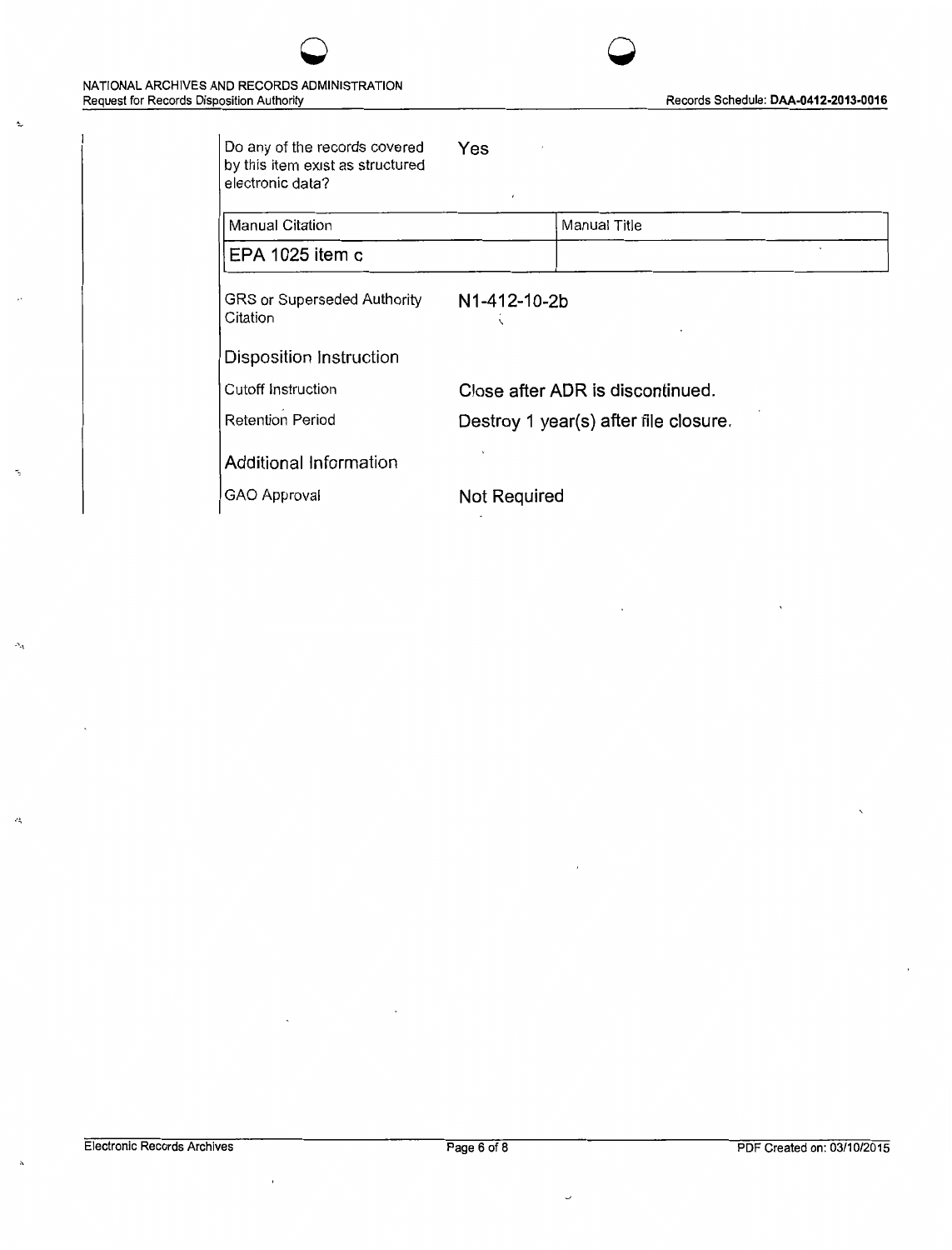

# Agency Certification

I hereby certify that I am authorized to act for this agency in matters pertaining to the disposition of its records and that the records proposed for disposal in this schedule are not now needed for the business of the agency or will not be needed after the retention periods specified.

### Signatory Information

ъч.

 $\leftrightarrow$ 

 $\ddot{x}$ 

| Date       | Action                            | By                         | <b>Title</b>                                          | Organization                                                                                       |
|------------|-----------------------------------|----------------------------|-------------------------------------------------------|----------------------------------------------------------------------------------------------------|
| 08/09/2013 | Certify                           | John Ellis                 | Agency Records Off<br>icer                            | <b>Office of Environmental</b><br>Information - Office of<br><b>Information Collection</b>         |
| 03/03/2015 | <b>Submit for Concur</b><br>rence | Henry Wolfinger            | Appraiser                                             | National Archives and<br><b>Records Administration</b><br>- Records Management<br><b>Services</b>  |
| 03/04/2015 | Concur                            | Margaret<br><b>Hawkins</b> | Director of Records<br><b>Management Servic</b><br>es | <b>National Records</b><br>Management Program<br>- Records Management<br><b>Services</b>           |
| 03/04/2015 | Concur                            | Laurence<br><b>Brewer</b>  | Director, National R<br>ecords Management<br>Program  | National Archives and<br><b>Records Administration</b><br>- National Records<br>Management Program |
| 03/08/2015 | Approve                           | David Ferriero             | Archivist of the Unite<br>d States                    | Office of the Archivist -<br><b>Office of the Archivist</b>                                        |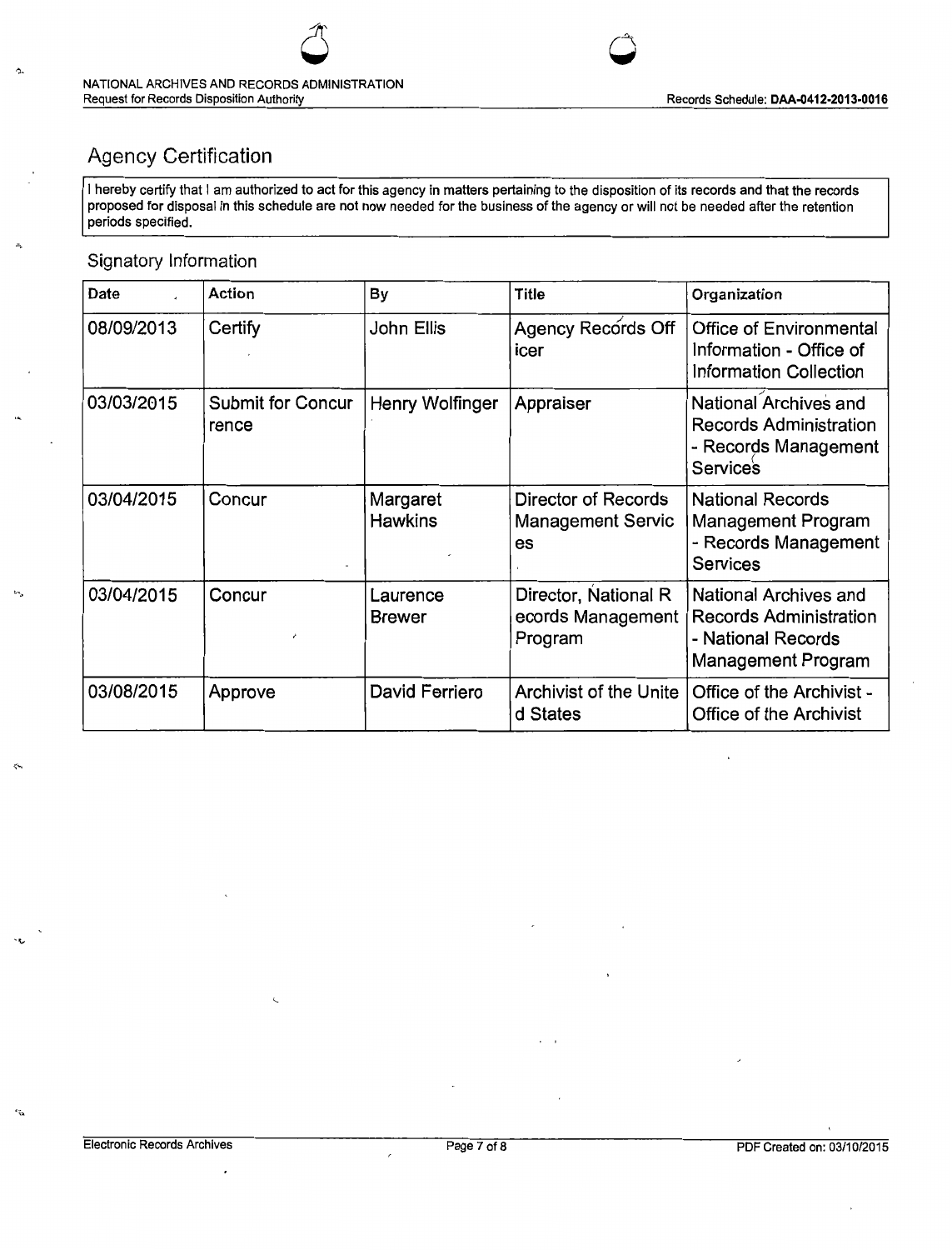Crosswalk for schedule  $1025$ <sup>1025</sup>**0** July 11, 2013

### **317 Legal Services**

Activities providing legal advice and support for the Agency's business. Includes: legal support for EPA's rules and policies, case-by-case decisions (such as permits and response actions), and legislation. It covers legal representation in court challenges to Agency decisions (such as regulations), Supreme Court litigation, and cases related to EPA's day-today operations, including entering into contracts, awarding grants, managing property and money, and working with EPA employees. Also covers legal advice to EPA and articulation of the Agency's legal positions in the federal courts and before other tribunals and organizations.

| <b>Previous</b><br><b>Schedule</b> | <b>Previous Title</b>                                                                                                                               | <b>Previous Retention</b>                                                                                                                                                                                                                                                                                                      | <b>New</b><br><b>Schedule</b> |
|------------------------------------|-----------------------------------------------------------------------------------------------------------------------------------------------------|--------------------------------------------------------------------------------------------------------------------------------------------------------------------------------------------------------------------------------------------------------------------------------------------------------------------------------|-------------------------------|
| 656a<br>N1-412-07-<br>53/1a        | <b>Board of Contract Appeals</b><br>Cases - Record copy                                                                                             | Close inactive records 2 years<br>after final resolution or<br>settlement of appeal or 2<br>years after payment, if any,<br>of judgment or settlement<br>amount, whichever is later.<br>Destroy 10 years after file<br>closure, or 10 years after<br>final payment under contract,<br>whichever is later.                      | 1025b                         |
| 657a<br>N1-412-07-<br>53/2a        | <b>GAO Contract Bid Protest Cases</b><br>- Record copy                                                                                              | Close inactive records 2 years<br>after final resolution or<br>settlement of protest<br>litigation. Destroy 10 years<br>after file closure, or 10 years<br>after final payment under<br>contract, whichever is later.                                                                                                          | 1025b                         |
| 674a(1)<br>N1-412-07-<br>53/3a(1)  | Legal interpretation and<br>opinions - Requests for and<br>responses - Nonelectronic                                                                | Close inactive records upon<br>the expiration, amendment,<br>or revision of an act or<br>regulation. Transfer to the<br>National Archives in 15 year<br>blocks, 15 years after file<br>closure.                                                                                                                                | 1025a                         |
| 674a(2)<br>N1-412-07-<br>53/3a(2)  | Legal interpretation and<br>opinions - Requests for and<br>responses - Electronic                                                                   | Close inactive records upon<br>the expiration, amendment,<br>or revision of an act or<br>regulation. Transfer to the<br>National Archives 5 years<br>after file closure, with any<br>related documentation and<br>external finding aids, as<br>specified in 36 CFR 1235.44-<br>1235.50 or standards<br>applicable at the time. | 1025a                         |
| 674a(3)<br>N1-412-07-<br>53/3a(3)  | Legal interpretation and<br>opinions - Requests for and<br>responses - Electronic copy of<br>records transferred to the<br><b>National Archives</b> | Close file upon transfer to the<br>National Archives. Delete<br>after electronic copy is<br>successfully transferred to<br>the National Archives.                                                                                                                                                                              | 1025<br>guidance<br>008a      |
| 674b<br>N1-412-07-<br>53/3b        | Legal interpretation and<br>opinions - Background material                                                                                          | Close inactive records at end<br>of year. Destroy 10 years<br>after file closure.                                                                                                                                                                                                                                              | 1025b                         |